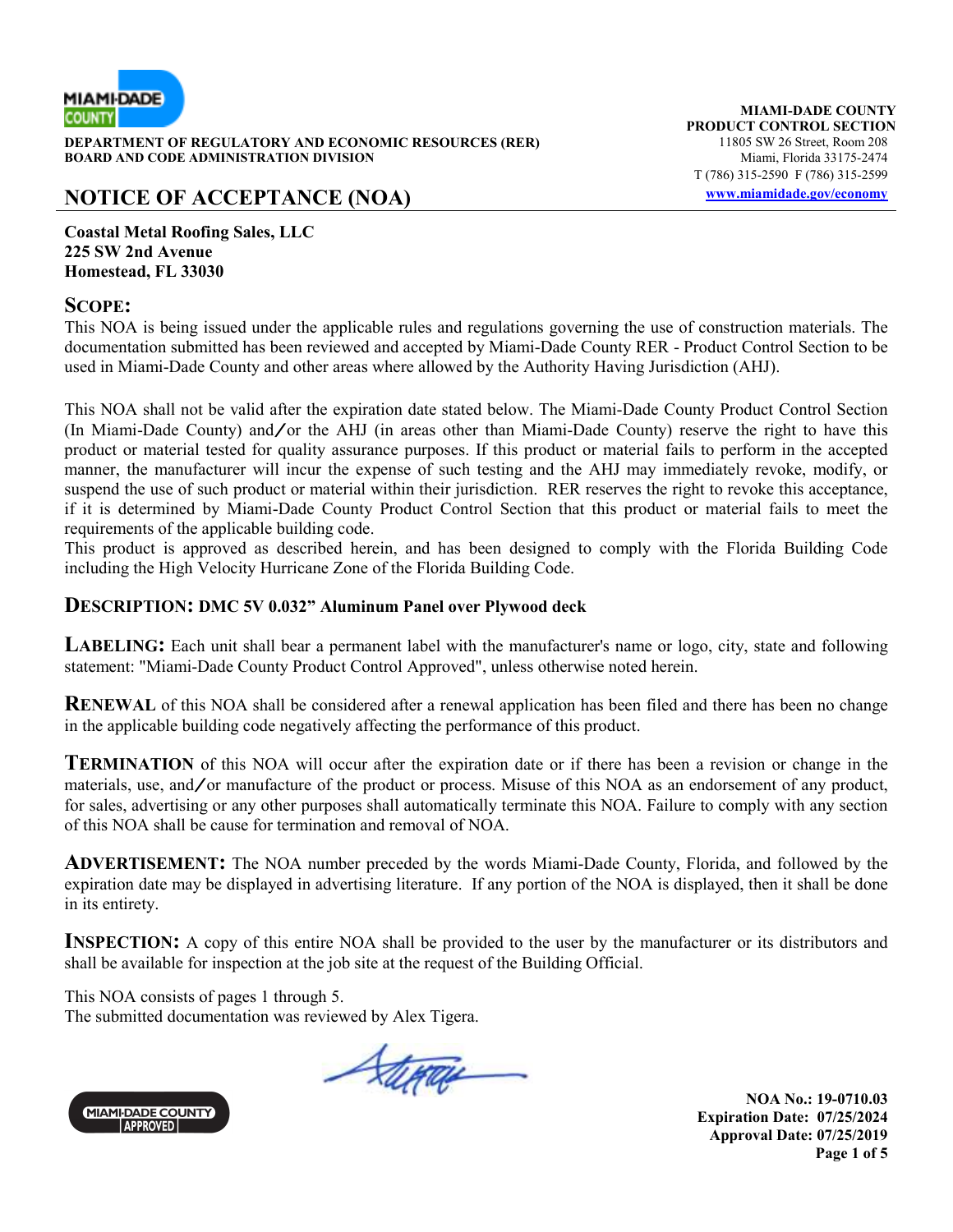# **ROOFING SYSTEM APPROVAL:**

| Category:                      | Roofing                        |
|--------------------------------|--------------------------------|
| <b>Sub-Category:</b>           | Metal, Panels (Non-Structural) |
| <b>Material:</b>               | Aluminum                       |
| <b>Deck Type:</b>              | Wood                           |
| <b>Maximum Design Pressure</b> | $-206.00$ psf                  |

## **TRADE NAMES OF PRODUCTS MANUFACTURED OR LABELED BY APPLICANT:**

| Product        | <b>Dimensions</b>             | <b>Test</b><br><b>Specifications</b> | Product<br><b>Description</b>        |
|----------------|-------------------------------|--------------------------------------|--------------------------------------|
| DMC 5V 0.032"  | Length: $120$ "               | <b>TAS 110</b>                       | Corrosion resistant, aluminum panel. |
| Aluminum Panel | Height: $3/8$ "               |                                      |                                      |
|                | Width: $23$ " up to $26$ "    |                                      |                                      |
|                | $(21)$ " up to 24" coverage)  |                                      |                                      |
|                | Thickness 0.032"              |                                      |                                      |
|                | Min. Yield Strength: 22.8 ksi |                                      |                                      |

## **EVIDENCE SUBMITTED:**

| <b>Test Agency</b> | <b>Test Identifier</b> | <b>Test Name/Report</b> | <u>Date</u> |
|--------------------|------------------------|-------------------------|-------------|
| Intertek           | H9058.02-450-18 R0     | TAS 125                 | 03/28/18    |
|                    | H9058.03-450-18 R0     | <b>TAS 100</b>          | 01/18/18    |

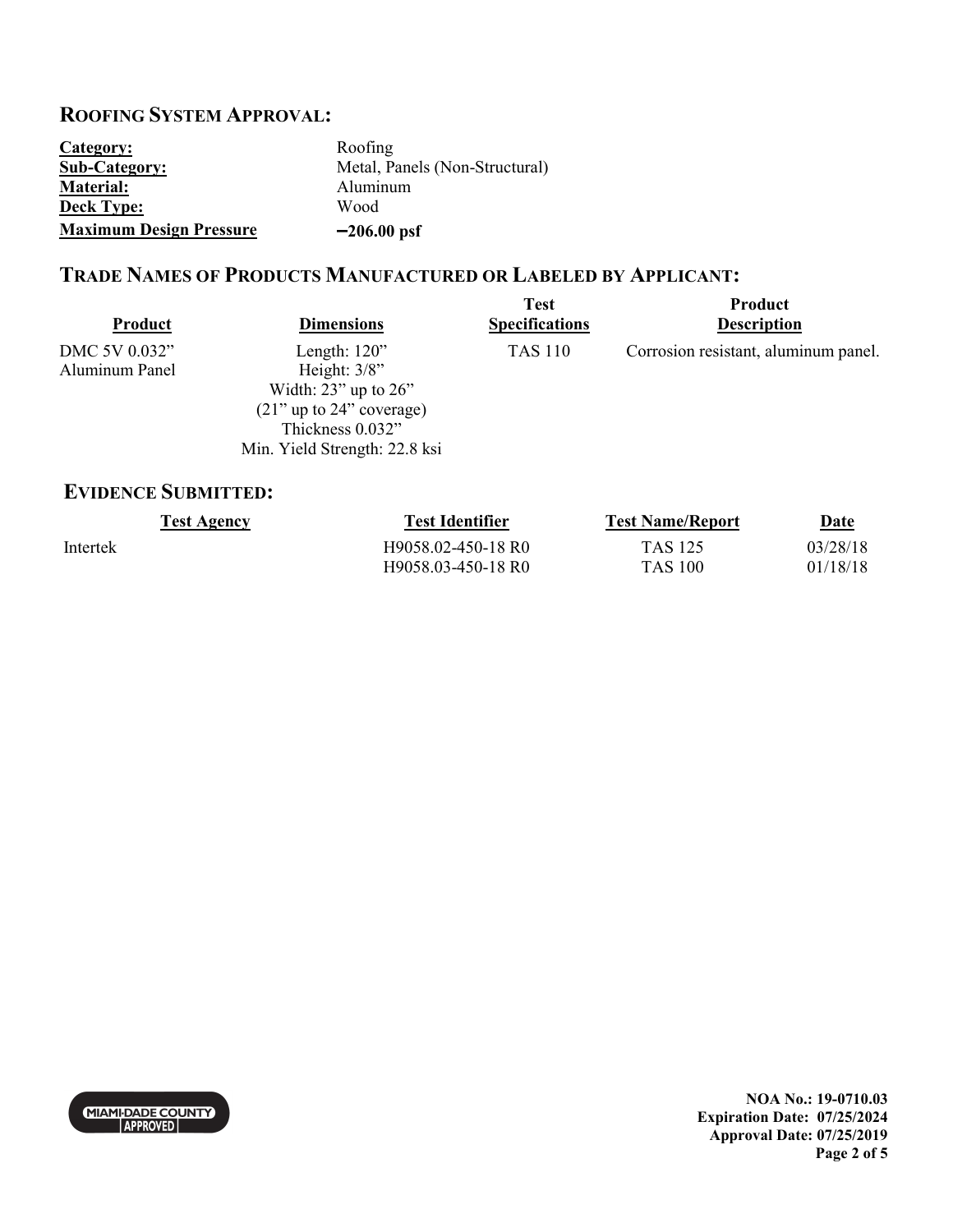### **APPROVED ASSEMBLIES:**

| System:                                        | DMC 5V, 0.032" Aluminum Panel                                                                                                                                                                                                                                                                                                                                                                                                                                                                                                                                                                                                                                             |
|------------------------------------------------|---------------------------------------------------------------------------------------------------------------------------------------------------------------------------------------------------------------------------------------------------------------------------------------------------------------------------------------------------------------------------------------------------------------------------------------------------------------------------------------------------------------------------------------------------------------------------------------------------------------------------------------------------------------------------|
| <b>Deck Type:</b>                              | Wood, Non-insulated                                                                                                                                                                                                                                                                                                                                                                                                                                                                                                                                                                                                                                                       |
| <b>Deck Description:</b>                       | New Construction $19/32$ " or greater plywood or wood plank.                                                                                                                                                                                                                                                                                                                                                                                                                                                                                                                                                                                                              |
| <b>Slope Range:</b>                            | $2"$ : 12" or greater                                                                                                                                                                                                                                                                                                                                                                                                                                                                                                                                                                                                                                                     |
| <b>Maximum Uplift</b><br>Pressure:             | <b>See Table A below</b>                                                                                                                                                                                                                                                                                                                                                                                                                                                                                                                                                                                                                                                  |
| <b>Deck Attachment:</b>                        | In accordance with applicable Building Code, but in no case shall it be less than 8d annular<br>ring shank nails spaced 6" o.c. In reroofing, where the deck is less than $19/32$ " thick<br>(Minimum $15/32$ ) The above attachment method must be in addition to existing attachment.                                                                                                                                                                                                                                                                                                                                                                                   |
| <b>Underlayment:</b>                           | Minimum underlayment shall be an ASTM D 226 Type II installed with a minimum 4"<br>side-lap and 6" end-laps. Underlayment shall be fastened with corrosion resistant tin-caps<br>and 12 gauge 1 1/4" annular ring-shank nails, spaced 6" o.c. at all laps and two staggered<br>rows 12" o.c. in the field of the roll or any approved underlayment having a current NOA.<br>Apply minimum one layer of MetShield High-Temp Underlayment over anchor sheet as per<br>current NOA.                                                                                                                                                                                          |
| <b>Fire Barrier Board:</b>                     | Any approved fire barrier having a current NOA. Refer to a current fire directory listing for<br>fire ratings of this roofing system assembly as well as the location of the fire barrier within<br>the assembly. See Limitation $# 1$ .                                                                                                                                                                                                                                                                                                                                                                                                                                  |
| <b>Valleys:</b>                                | Valley construction shall be in compliance with Roofing Application Standard RAS 133<br>and with the current published installation instructions and details in DMC Association of<br>Regional Manufacturers Installation Manual.                                                                                                                                                                                                                                                                                                                                                                                                                                         |
| <b>Metal Panels and</b><br><b>Accessories:</b> | Install the "DMC 5V 0.032" Aluminum Panels" including flashing penetrations, valleys,<br>end laps and accessories in compliance "DMC Association of Regional Manufacturers"<br>current, published installation instructions and in compliance with the minimum<br>requirements detailed in Roofing Application Standard RAS 133.<br>Panels shall be secured along the top of the V's with approved corrosion resistant #10 x $2$ "<br>Drexmet Woodscrews of sufficient length to penetrate through the sheathing a minimum of<br>$\frac{3}{16}$ . See Detail A herein. The fasteners are to be placed at a spacing listed in Table A<br>below starting 3" from panel end. |

| <b>TABLE A</b>                      |              |                                   |
|-------------------------------------|--------------|-----------------------------------|
| <b>MAXIMUM DESIGN PRESSURES</b>     |              |                                   |
| <b>Roof Areas</b>                   | Field        | Perimeter and Corner <sup>1</sup> |
| <b>Maximum Design Pressures</b>     | $-56.00$ psf | $-206.00$ psf                     |
| <b>Maximum Fastener Row Spacing</b> | 18" о.с.     | $6"$ o.c.                         |
|                                     |              |                                   |

**1. Extrapolation shall not be allowed**

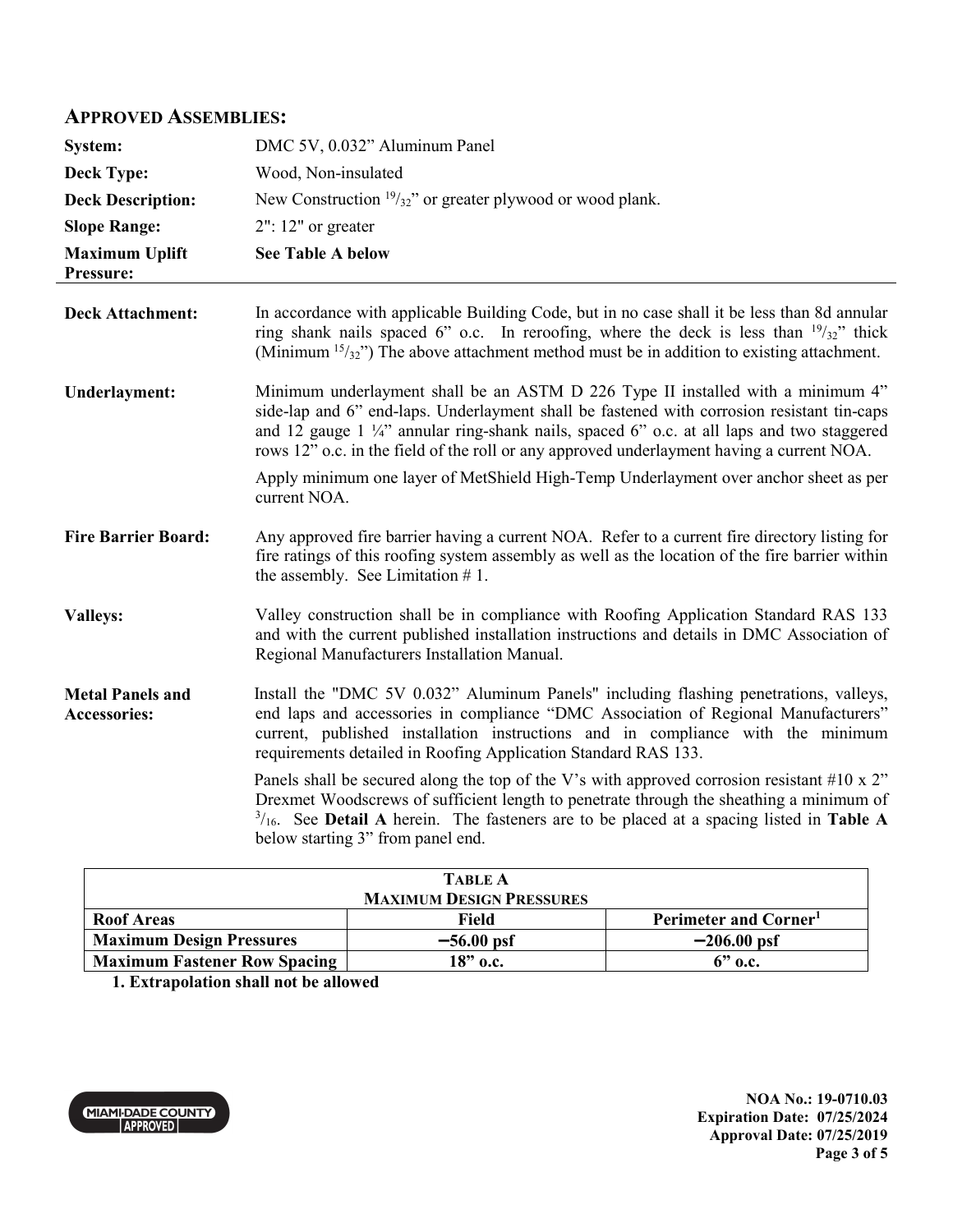## **LIMITATIONS**

- **1.** Fire classification is not part of this acceptance; refer to a current Approved Roofing Materials Directory for fire ratings of this product.
- **2.** The maximum designed pressure listed herein shall be applicable to all roof pressure zones (i.e. field, perimeters, and corners). Neither rational analysis, nor extrapolation shall be permitted for enhanced fastening at enhanced pressure zones (i.e. perimeters, extended corners and corners).
- **3.** Panels may be roll formed in continuous lengths from eave to ridge. Maximum lengths shall be as described in Roofing Application Standard RAS 133
- **4.** All panels shall be permanently labeled with the manufacturer's name and/or logo, city and state, and the following statement: "Miami-Dade County Product Control Approved" **or** with the Miami-Dade County Product Control Seal as seen below. All clips shall be permanently labeled with the manufacturer's name and/or logo, and/or model.



- **5.** All products listed herein shall have a quality assurance audit in accordance with the Florida Building Code and Rule 61G20-3 of the Florida Administrative Code.
- **6.** Panels may be jobsite roll formed with machine model **# RF0002** from DMC Association of Regional Manufacturers.



**NOA No.: 19-0710.03 Expiration Date: 07/25/2024 Approval Date: 07/25/2019 Page 4 of 5**